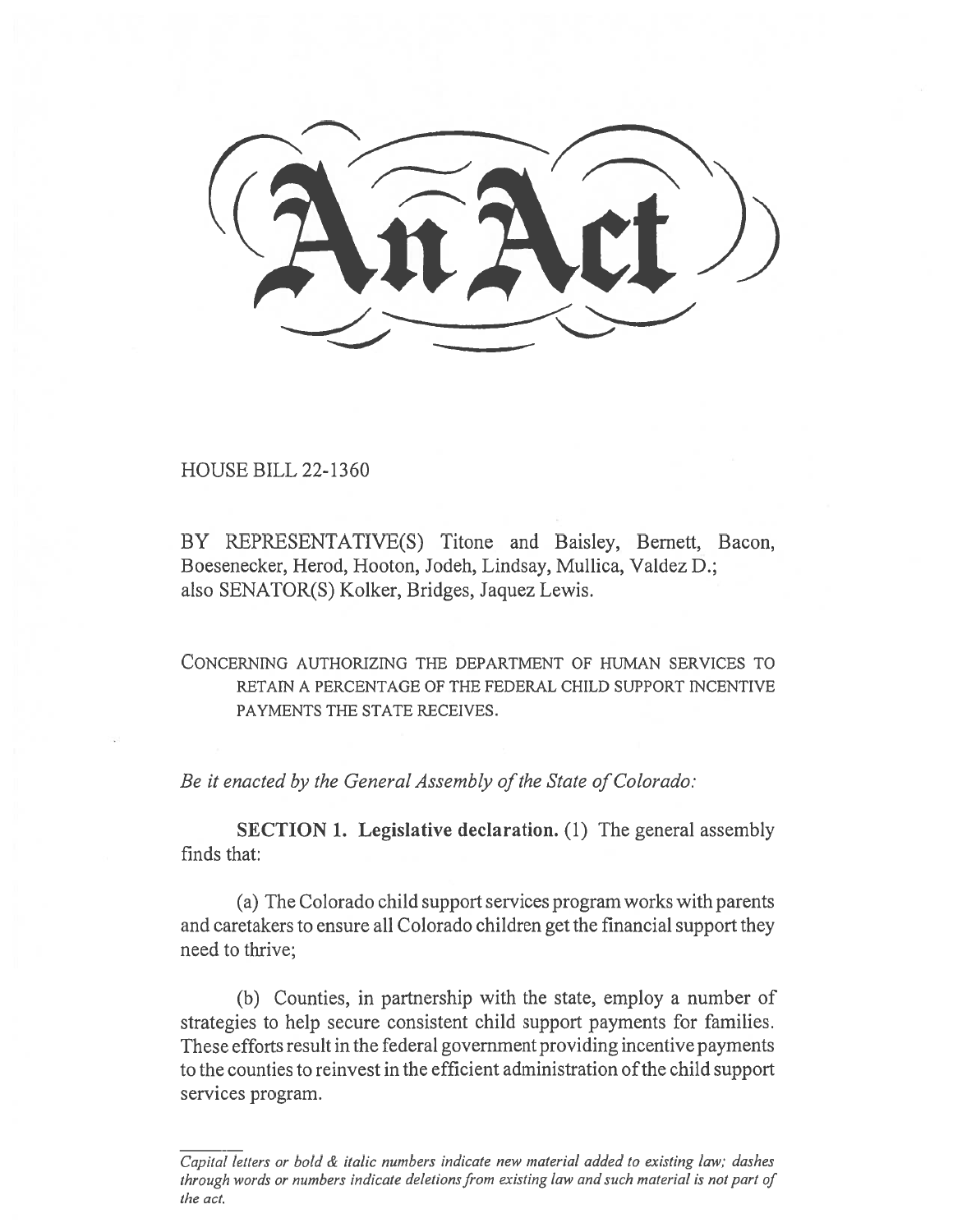(c) It is Colorado's obligation to invest in and improve technological systems that county departments of human or social services rely on to ensure timely, accurate, and consistent benefits for Coloradans in need. The system, known as the automated child support enforcement system (ACSES), supports child support workers in efficiently administering the child support services program on behalf of the state and is in need of technological enhancements and upgrades.

(2) Therefore, the general assembly declares that, without supplanting state financial resources for ACSES, this act creates an option, but not a requirement, to invest county incentive payments to support minor improvements to ACSES if agreed to by the counties. This act is not meant to replace a future significant investment in any overhauls of the ACSES that may need to occur nor is it meant to create a precedent that funding otherwise designated for counties be used to improve the technology system for the child support services program or any other programs.

SECTION 2. In Colorado Revised Statutes, amend with relocated provisions 26-13-112.5 as follows:

26-13-112.5. Child support incentive payments - report - repeal. (1) In FROM federal fiscal year 2000 and each federal fiscal year thereafter THROUGH FEDERAL FISCAL YEAR 2023, one hundred percent of the federal incentives received by the state shall be passed through to the county departments. The state-board-shall-promulgate-rules-specifying-performance measures pursuant to which incentives shall be distributed to the county departments:

(2) BEGINNING IN FEDERAL FISCAL YEAR 2024, AND EACH FEDERAL FISCAL YEAR THEREAFTER, THE DECISION ABOUT WHETHER THE STATE MAY RETAIN A PERCENTAGE OF THE FEDERAL INCENTIVES THE STATE RECEIVES FOR THE PURPOSES OF INFORMATION TECHNOLOGY ENHANCEMENTS TO THE AUTOMATED CHILD SUPPORT ENFORCEMENT SYSTEM AND HOW TO USE THE RETAINED AMOUNT SHALL BE DETERMINED IN ACCORDANCE WITH THE RULES PROMULGATED PURSUANT TO SUBSECTION (3) OF THIS SECTION. THE PERCENTAGE IS CALCULATED BY DETERMINING THE INCREASE IN INCENTIVES RECEIVED IN FEDERAL FISCAL YEAR 2024 OVER AND ABOVE THE BASE AMOUNT. THE BASE AMOUNT IS EQUAL TO THE AVERAGE OF THE INCENTIVES RECEIVED IN FEDERAL FISCAL YEARS 2018 THROUGH 2022. ANY FEDERAL

## PAGE 2-HOUSE BILL 22-1360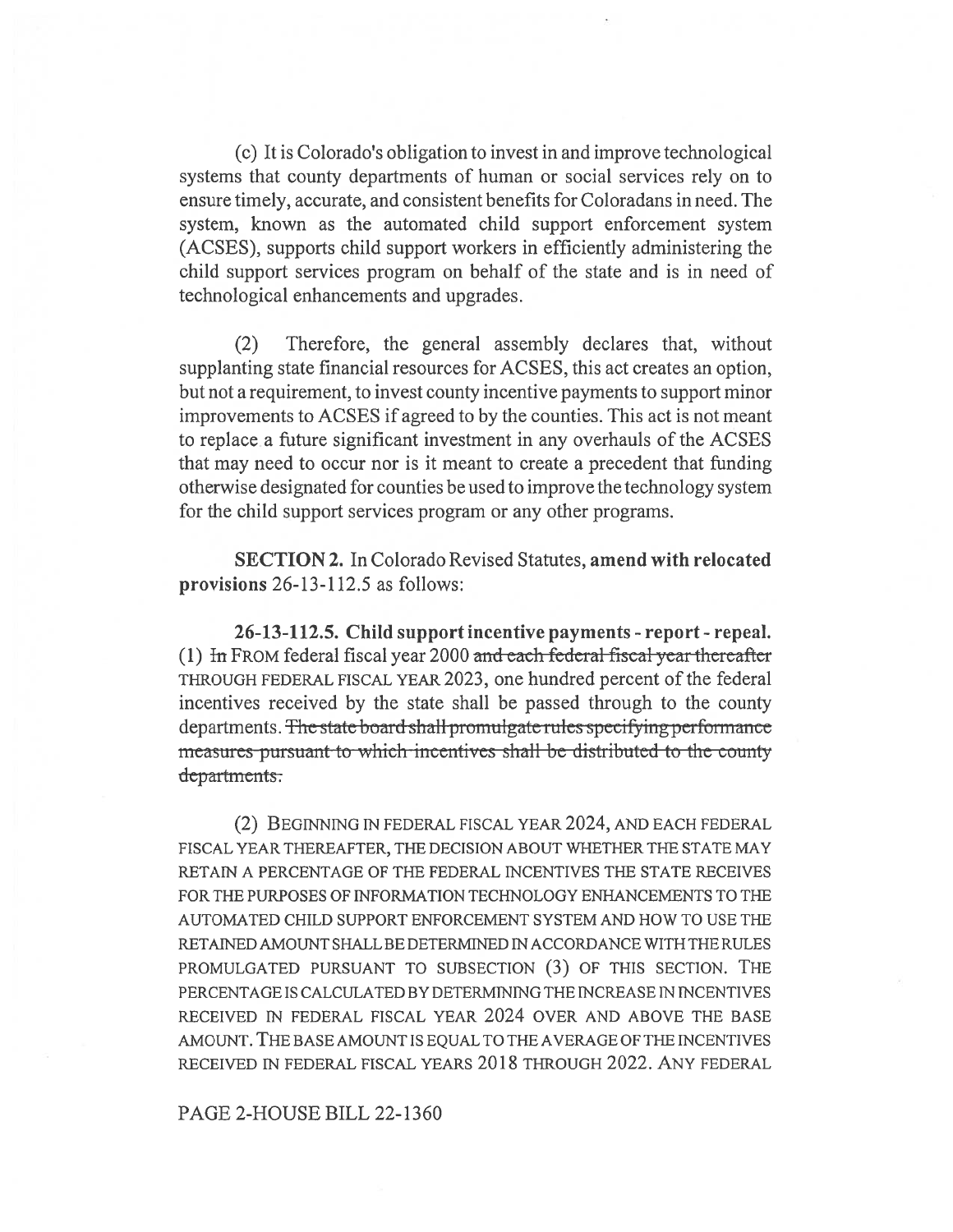INCENTIVES NOT RETAINED BY THE STATE SHALL BE PASSED THROUGH TO THE COUNTY DEPARTMENTS.

(3) THE STATE BOARD SHALL PROMULGATE RULES:

(a) SPECIFYING PERFORMANCE MEASURES IN WHICH INCENTIVES SHALL BE DISTRIBUTED TO THE COUNTY DEPARTMENTS; AND

(b) IMPLEMENTING A PROCESS BY WHICH A STATEWIDE ASSOCIATION OF COUNTY HUMAN SERVICE DIRECTORS AND THE STATE DEPARTMENT DETERMINE WHETHER TO RETAIN A PERCENTAGE OF THE FEDERAL INCENTIVES AND DETERMINE HOW THE INCENTIVES ARE INVESTED.

 $(2)$  (4) A county DEPARTMENT to which a payment is made pursuant to this section shall expend the full amount of the payment to supplement, and not supplant, other funds used by the county department for any of the following purposes:

(a) To carry out the approved state plan; or

(b) For any activity, including cost-effective contracts, approved by the state division of child support enforcement, whether or not the expenditures for the activity are eligible for federal reimbursement, that may contribute to improving the effectiveness or efficiency of the child support program.

 $(3)$  (5) If federal incentives paid to any county department are greater than its THE COUNTY DEPARTMENT'S share of child support administrative costs, then that county department shall demonstrate how the federal incentive money is expended and contributes to the program as defined in paragraph (b) of subsection  $(2)$  SUBSECTION  $(4)(b)$  of this section.

 $(4)$  (6) All federal and state incentives paid to counties COUNTY DEPARTMENTS pursuant to section 26-13-108 shall be divided and distributed to the county departments according to the distribution formula as promulgated in state rule by the state board. to be promulgated no later than January 1, 2000.

 $(5)$  (7) The state department shall pay incentives to county departments on a quarterly basis.

## PAGE 3-HOUSE BILL 22-1360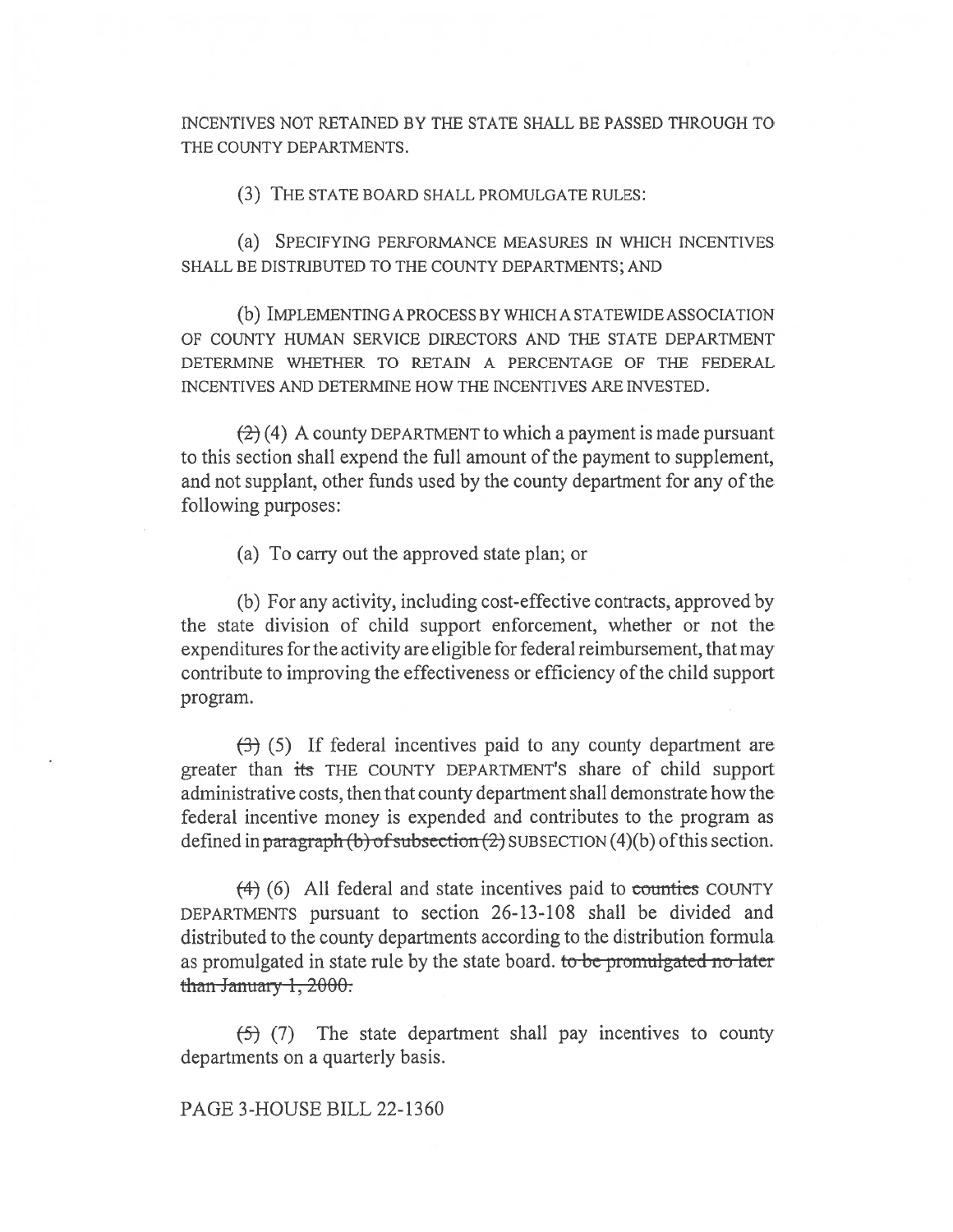(8) BEGINNING JULY 1, 2025, AND EACH YEAR THEREAFTER, THE STATE DEPARTMENT SHALL REPORT ON EACH PROJECT FUNDED BY THE FEDERAL INCENTIVE MONEY THE STATE RETAINED PURSUANT TO SUBSECTION (2) OF THIS SECTION TO THE JOINT TECHNOLOGY COMMITTEE OF THE GENERAL ASSEMBLY.

 $(6)$  This section shall take effect January 1, 2000.

SECTION 3. Act subject to petition - effective date. This act takes effect at 12:01 a.m. on the day following the expiration of the ninety-day period after final adjournment of the general assembly; except that, if a referendum petition is filed pursuant to section 1 (3) of article V ofthe state constitution against this act or an item, section, or part of this act within such period, then the act, item, section, or part will not take effect unless approved by the people at the general election to be held in